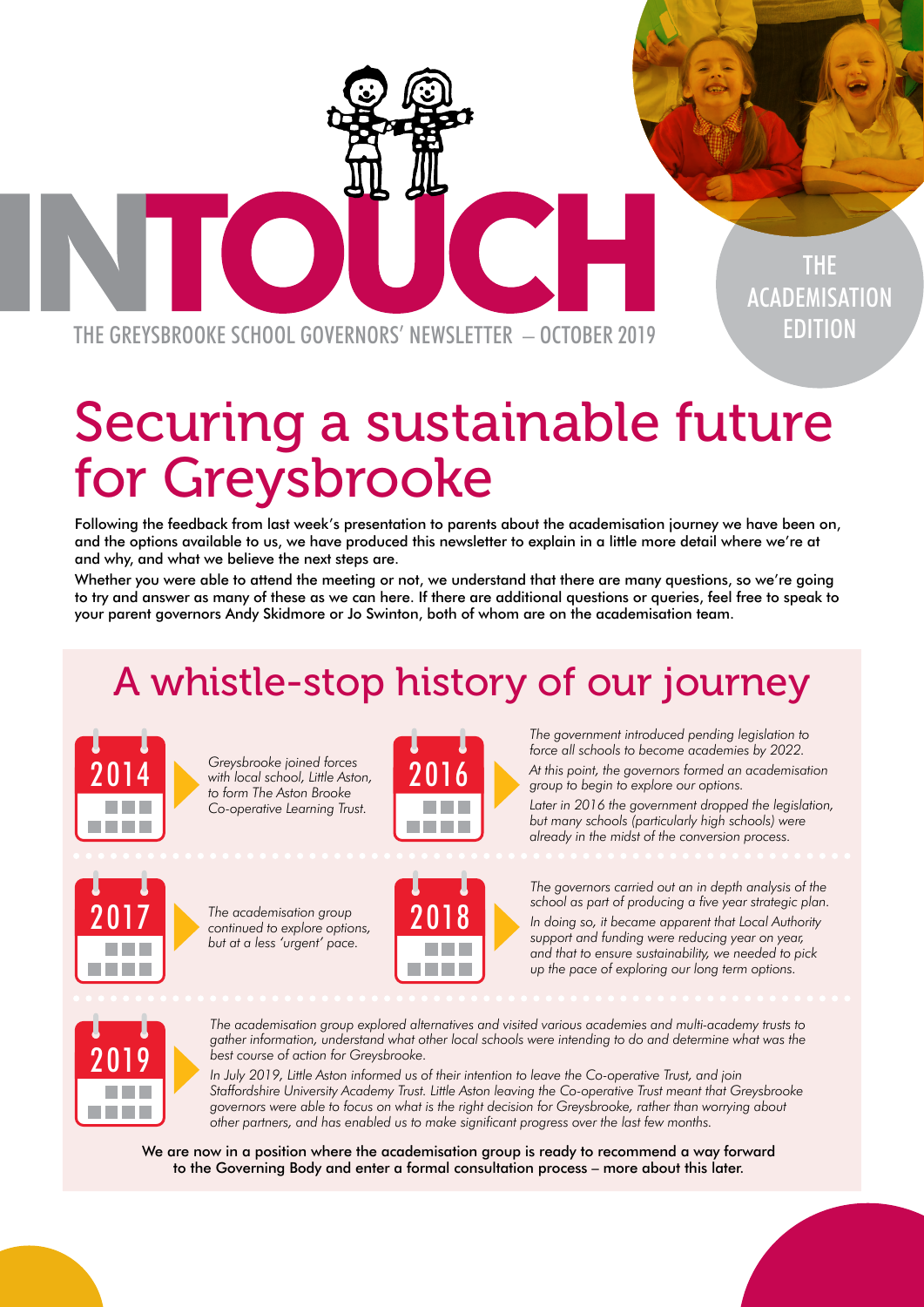## A bit of general information about academies

#### WHAT IS AN ACADEMY?

An academy is a school that is directly funded by central government and independent of direct control by local government. Academies are inspected by Ofsted.

#### IS AN ACADEMY LIKE A BUSINESS?

No. A business makes profit for its shareholders. An academy is a charitable trust which cannot make profit.

### WHO MAKES THE DECISION TO BECOME AN ACADEMY?

The governing body, in consultation with staff, parents and all other interested stakeholders.

#### DO ACADEMIES FOLLOW THE NATIONAL CURRICULUM?

Yes, although they have more freedom to make sure what is taught is

relevant to pupils and their specific needs.

#### DOES IT COST TO BECOME AND ACADEMY?

Yes. There are legal costs associated with becoming an academy. However, the government gives each converting school £25k to cover these costs.

### DO THE STAFF STAY THE SAME?

When a school converts from a Local Authority maintained school to a new academy, all permanent staff are entitled to transfer to it under the same employment terms and conditions as part of TUPE arrangements.

#### WHAT HAPPENS WITH REGARD TO STAFF PENSIONS?

Staff pensions continue as part of the teacher's pension scheme.

## ARE ACADEMIES FOR SCHOOLS THAT NEED SIGNIFICANT IMPROVEMENT?

No. The majority of schools convert to an academy of their own accord due to the enhanced benefits of joining

a MAT (see below). However, some schools are requested by the Department of Education to convert and join a MAT because they have fallen into special measures and they will benefit from working with partner schools who help turn them around.

## WHAT IS A MAT?

A MAT is a Multi Academy Trust. This is where a group of academies come together to form a charitable company.

#### WHY WOULD AN ACADEMY JOIN A MAT?

Predominantly for economies of scale, but also to help keep abreast with teaching and learning opportunities, and in order to share resources.

### HOW IS A MAT STRUCTURED?

There is an appointed board of trustees/directors who are responsible for the operation of a MAT, but each academy within the MAT can have its own Governing Body.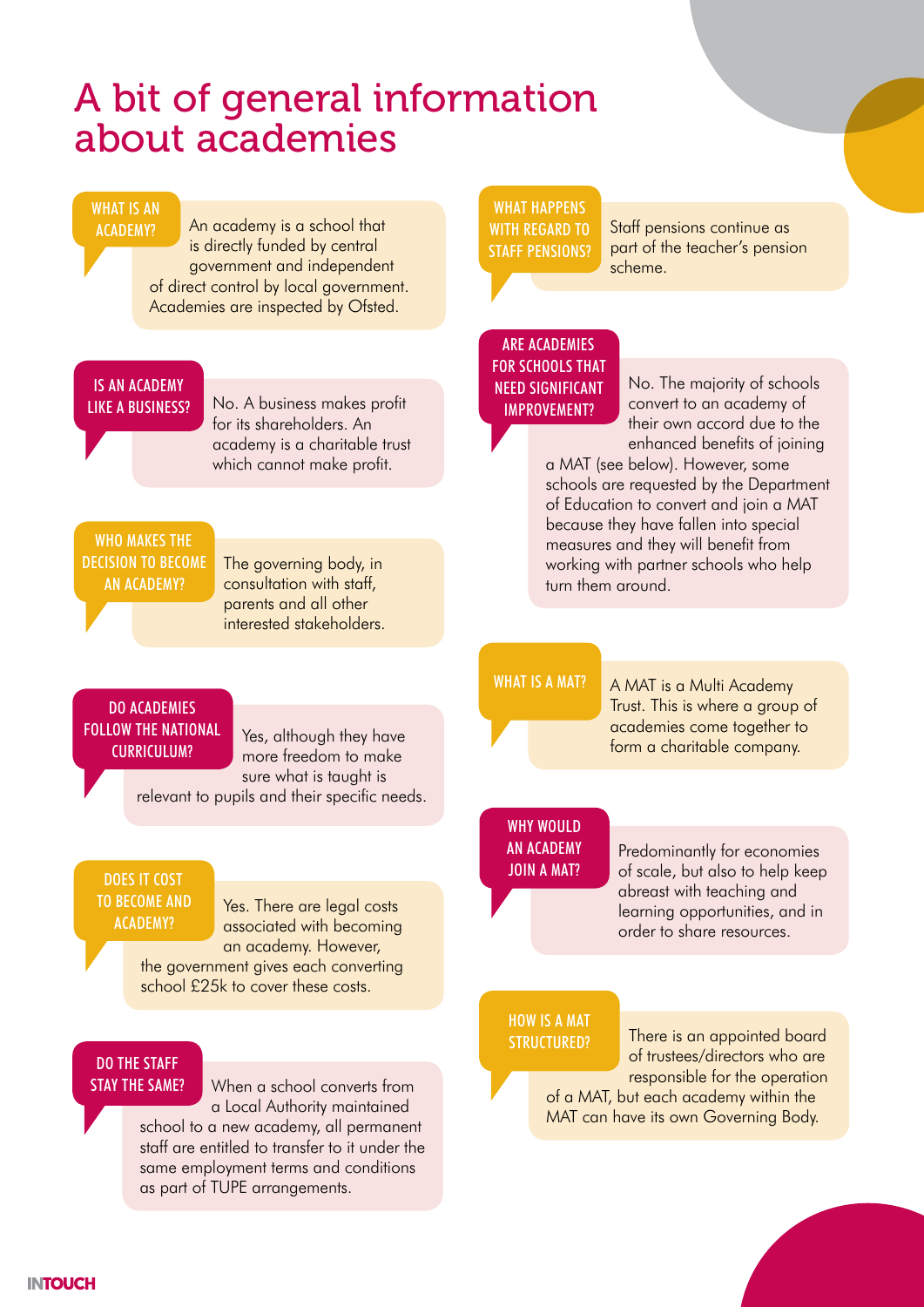## What does all this mean for Greysbrooke?

## Why is the time right for Greysbrooke to consider becoming an academy and joining a Multi Academy Trust?

Over the last few years, the number of schools in Staffordshire converting to academies has increased and consequently, the level of services and support from the Local Authority has consequently been steadily reducing as financial cuts have been made. This in turn is impacting on our ability to offer the best to Greysbrooke children and will ultimately impact on our ability to achieve our school vision.

#### WHAT ARE THE BENEFITS TO THE SCHOOL OF JOINING A MAT?

- *Better value for money on services. As an academy within a MAT, the MAT can negotiate on the school's behalf and maximise economies of scale (on bought in services such as grounds maintenance, cleaning and catering).*
- Greater access to educational advisers who can work *alongside the school to develop the learning strategy and to drive improvements.*
- *Quicker access to services like specialist educational needs advisers and educational psychologists.*
- *Easier access to training and continuous professional development for staff.*
- *Greater collaboration between schools. For example, schools in the MAT have the option to collaborate on curriculum and the sharing of ideas and resources.*
- *The headteacher's time is currently often tied up dealing with managing tasks such as finance, legal, HR and outsourcing. Joining a MAT will release some of this time, allowing the headteacher to concentrate on achieving the school's vision, especially with regard to teaching, learning and educational standards.*

#### WHAT ARE THE BENEFITS TO THE CHILDREN OF JOINING A MAT?

#### Fundamentally, a better education and primary school experience, due to:

- *Allowing the headteacher more hands on time to focus on how we can nurture, inspire and grow each individual child.*
- *Higher quality teaching and learning as a result of more personal development and improvement opportunities for the staff.*
- Improved school resources available through being *able to maximise the value in our budget.*

#### THERE HAS BEEN SOME BAD PRESS ABOUT A MINORITY OF MULTI ACADEMY TRUSTS. WHAT ARE THE RISKS?

#### Some academies and MAT's have had bad press for:

- Standards dropping not improving.
- *Financial scandals.*
- Limited educational experience in trustees and board *members.*
- *Removing the autonomy of a school to make its own decisions on things like curriculum, staff appointments.*
- *Dictating staff replacements.*

#### WHAT ARE THE GOVERNORS DOING TO PROTECT GREYSBROOKE AGAINST THESE RISKS?

We know as a school we're currently in a strong position. We're a desirable partner and we have been able to use this strength to rigorously explore and interview the MAT's we are talking to.

We have been very clear about the fact that if a MAT wants us to join them, they must show us that they:

- *Have a mission and culture that is compatible with our vision.*
- *Are well established, financed and experienced.*
- *Have the necessary people and resources in place to drive school improvement – across all schools in the MAT.*
- *Have a good reputation and a record of improving standards.*
- *Are 'like minded' with Greysbrooke and have other local schools nearby to facilitate the collaboration.*
- *Allow autonomy for academies in the MAT.*
- *Have a plan for the MAT's growth which is sustainable they will not get so big that resources are diluted.*
- *Have significant educational experience in the trustees and board members and are 'children' not 'business' focused.*

To validate these requirements, multiple meetings have taken place with members of the Multi Academy Trusts being considered, the headteachers of schools within the trusts, as well as with the CEO's themselves.

#### WILL THE SCHOOL NEED TO CHANGE ITS NAME?

It is unlikely that the school will change its name from Greysbrooke. Usually when a school converts it simply replaces the word 'school' with 'academy'.

#### WILL THERE BE A NEW UNIFORM?

No, certainly not as a result of becoming an academy.

### WILL TERM DATES CHANGE?

No. In the immediate term, there will be no need to consider any changes to the school calendar which will continue to follow the Staffordshire holidays timetable.